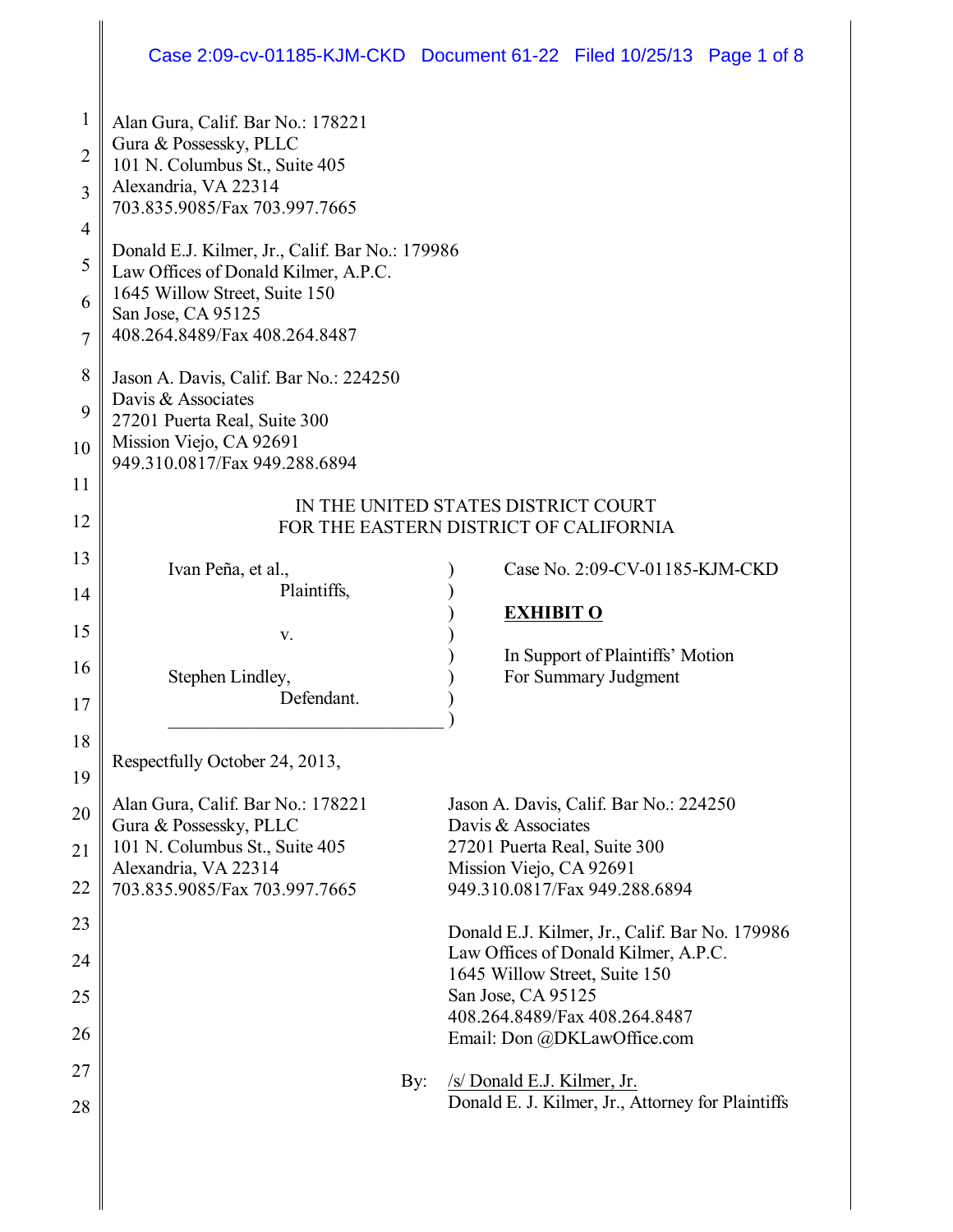|                                      | Case 2:09-cv-01185-KJM-CKD Document 61-22 Filed 10/25/13 Page 2 of 8                                                                                                                                                                                                                                                                                                                                               |  |
|--------------------------------------|--------------------------------------------------------------------------------------------------------------------------------------------------------------------------------------------------------------------------------------------------------------------------------------------------------------------------------------------------------------------------------------------------------------------|--|
| 1<br>2<br>3<br>4<br>5<br>6<br>7<br>8 | <b>KAMALA D. HARRIS</b><br>Attorney General of California<br>PETER K. SOUTHWORTH<br><b>Supervising Deputy Attorney General</b><br>ANTHONY R. HAKL, State Bar No. 197335<br>Deputy Attorney General<br>1300 I Street, Suite 125<br>P.O. Box 944255<br>Sacramento, CA 94244-2550<br>Telephone: (916) 322-9041<br>Fax: $(916)$ 324-8835<br>E-mail: Anthony.Hakl@doj.ca.gov<br>Attorneys for Defendant Stephen Lindley |  |
| 9                                    |                                                                                                                                                                                                                                                                                                                                                                                                                    |  |
| 10                                   | IN THE UNITED STATES DISTRICT COURT                                                                                                                                                                                                                                                                                                                                                                                |  |
| $\overline{11}$                      | FOR THE EASTERN DISTRICT OF CALIFORNIA                                                                                                                                                                                                                                                                                                                                                                             |  |
| 12                                   |                                                                                                                                                                                                                                                                                                                                                                                                                    |  |
| 13<br>14<br>15                       | IVAN PEÑA, ROY VARGAS, DOÑA<br>Case No. 2:09-CV-01185-KJM-CMK<br>CROSTON, BRETT THOMAS, SECOND<br>DEFENDANT STEPHEN LINDLEY'S<br>AMENDMENT FOUNDATION, INC. and<br><b>RESPONSE TO REQUESTS FOR</b><br>THE CALGUNS FOUNDATION, INC.,<br><b>ADMISSION, SET ONE</b>                                                                                                                                                   |  |
| 16<br>17                             | Plaintiffs,<br>v.                                                                                                                                                                                                                                                                                                                                                                                                  |  |
| 18                                   | STEPHEN LINDLEY,                                                                                                                                                                                                                                                                                                                                                                                                   |  |
| 19                                   | Defendant.                                                                                                                                                                                                                                                                                                                                                                                                         |  |
| 20<br>21                             |                                                                                                                                                                                                                                                                                                                                                                                                                    |  |
| 22                                   |                                                                                                                                                                                                                                                                                                                                                                                                                    |  |
| 23<br>24<br>25                       | PROPOUNDING PARTY: PLAINTIFFS, IVAN PEÑA, ROY VARGAS,<br>DOÑA CROSTON, BRETT THOMAS, THE SECOND<br>AMENDMENT FOUNDATION, INC., and THE CALGUNS<br>FOUNDATION, INC.                                                                                                                                                                                                                                                 |  |
| 26                                   | DEFENDANT STEPHEN LINDLEY<br><b>RESPONDING PARTY:</b>                                                                                                                                                                                                                                                                                                                                                              |  |
| 27                                   | <b>ONE</b><br><b>SET NO.:</b>                                                                                                                                                                                                                                                                                                                                                                                      |  |
| 28                                   | 1                                                                                                                                                                                                                                                                                                                                                                                                                  |  |
|                                      | DEFENDANT STEPHEN LINDLEY'S RESPONSE TO REQUESTS FOR ADMISSION, SET ONE<br>$(2:09$ -CV-01185-KJM-CKD)                                                                                                                                                                                                                                                                                                              |  |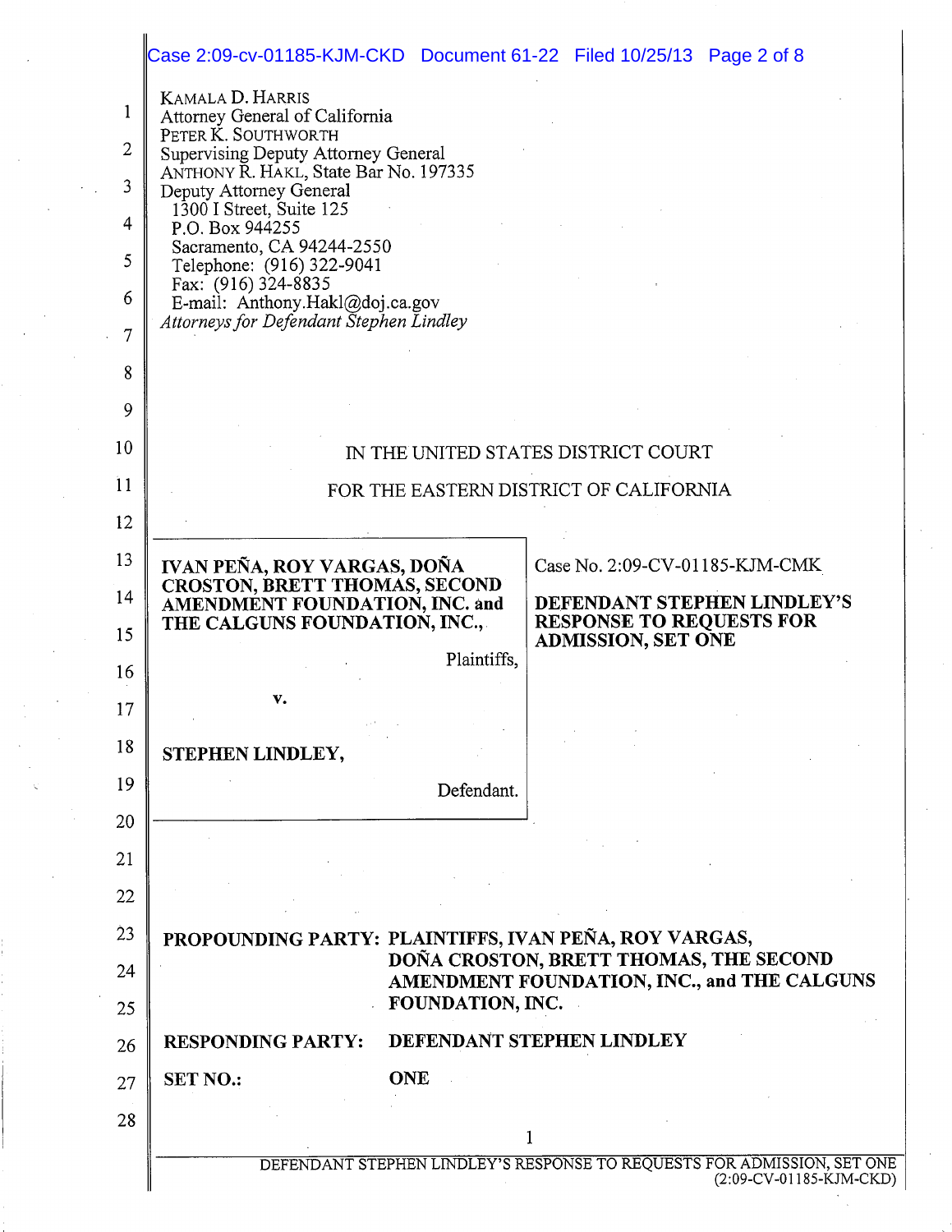| 1                                                                                                    | RESPONSES TO REQUESTS FOR ADMISSION                                                                  |
|------------------------------------------------------------------------------------------------------|------------------------------------------------------------------------------------------------------|
| 2<br><b>REQUEST FOR ADMISSION NO. 1:</b>                                                             |                                                                                                      |
| 3                                                                                                    | The Court has personal jurisdiction over all parties in the lawsuit.                                 |
| 4                                                                                                    | RESPONSE TO REQUEST FOR ADMISSION NO. 1:                                                             |
| 5                                                                                                    | Admitted, to the extent Defendant can admit jurisdiction. As the Ninth Circuit has stated:           |
| 6                                                                                                    | "While '[c]onsent of parties cannot give the courts of the United States jurisdiction,  the          |
| 7                                                                                                    | parties may admit the existence of facts which show jurisdiction, and the courts may act judicially  |
| 8                                                                                                    | upon such an admission."" Verzosa v. Merrill Lynch, Pierce, Fenner & Smith, Inc., 589 F.2d 974,      |
| 9                                                                                                    | 977 (9th Cir. 1978) (quoting Railway Co. v. Ramsey, 89 U.S. [22 Wall] 322, 327).                     |
| 10                                                                                                   | <b>REQUEST FOR ADMISSION NO. 2:</b>                                                                  |
| 11                                                                                                   | The Court has subject matter jurisdiction over the issues raised in this lawsuit.                    |
| 12                                                                                                   | <b>RESPONSE TO REQUEST FOR ADMISSION NO. 2:</b>                                                      |
| 13                                                                                                   | Admitted, to the extent Defendant can admit jurisdiction. As the Ninth Circuit has stated:           |
| 14                                                                                                   | "While '[c]onsent of parties cannot give the courts of the United States jurisdiction,  the          |
| 15                                                                                                   | parties may admit the existence of facts which show jurisdiction, and the courts may act judicially  |
| 16                                                                                                   | upon such an admission." Verzosa v. Merrill Lynch, Pierce, Fenner & Smith, Inc., 589 F.2d 974,       |
| 17<br>977 (9th Cir. 1978) (quoting Railway Co. v. Ramsey, 89 U.S. [22 Wall] 322, 327). Additionally, |                                                                                                      |
| 18                                                                                                   | the Court can at any time sua sponte dismiss an action for lack of subject matter jurisdiction. Fed. |
| 19                                                                                                   | R. Civ. P. 12(h)(3).                                                                                 |
| 20                                                                                                   | <b>REQUEST FOR ADMISSION NO. 3:</b>                                                                  |
| 21                                                                                                   | Plaintiff properly named the Defendant in the Second Amended Complaint filed on                      |
| 22                                                                                                   | June 10, 2013. (Doc #53).                                                                            |
| 23                                                                                                   | <b>RESPONSE TO REQUEST FOR ADMISSION NO. 3:</b>                                                      |
| 24                                                                                                   | Defendant admits that he is properly named in the Second Amended Complaint as a                      |
| 25                                                                                                   | defendant in his official capacity only.                                                             |
| 26                                                                                                   |                                                                                                      |
| 27                                                                                                   |                                                                                                      |
| 28                                                                                                   | $\overline{2}$                                                                                       |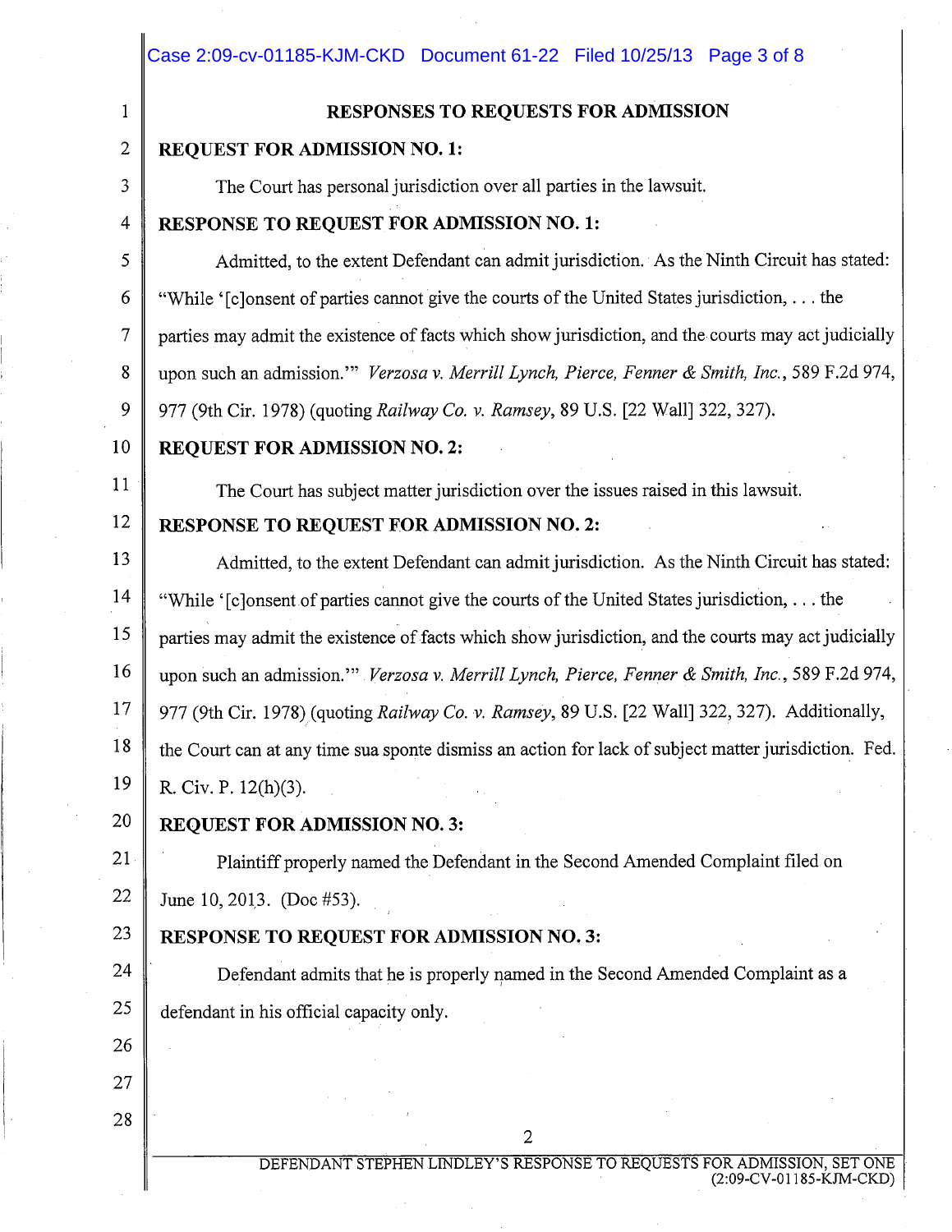## Case 2:09-cv-01185-KJM-CKD Document 61-22 Filed 10/25/13 Page 4 of 8

Ć.

| 1              | <b>REQUEST FOR ADMISSION NO. 4:</b>                                                              |  |  |
|----------------|--------------------------------------------------------------------------------------------------|--|--|
| $\overline{2}$ | No handguns currently available for sale in the United States have microstamping                 |  |  |
| 3              | technology that satisfies the requirements of California's Handgun Roster Law.                   |  |  |
| 4              | <b>RESPONSE TO REQUEST FOR ADMISSION NO. 4:</b>                                                  |  |  |
| 5              | Admitted.                                                                                        |  |  |
| 6              | <b>REQUEST FOR ADMISSION NO. 5:</b>                                                              |  |  |
| 7              | No firearms manufacturer currently has any plans to offer handguns for sale in the United        |  |  |
| 8              | States that incorporate microstamping technology compliant with the requirements of California's |  |  |
| 9              | handgun roster law.                                                                              |  |  |
| 10             | RESPONSE TO REQUEST FOR ADMISSION NO. 5:                                                         |  |  |
| 11             | After reasonable inquiry, the information Defendant knows or can readily obtain is               |  |  |
| 12             | insufficient to enable him to admit or deny this request. Defendant does not have knowledge of   |  |  |
| 13             | the plans of each and every firearms manufacturer in this regard.                                |  |  |
| 14             | <b>REQUEST FOR ADMISSION NO. 6:</b>                                                              |  |  |
| 15             | No firearms manufacturer will, in the foreseeable future, offer handguns for sale in the         |  |  |
| 16             | United States that incorporate microstamping technology compliant with the requirements of       |  |  |
| 17             | California's handgun roster law.                                                                 |  |  |
| 18             | RESPONSE TO REQUEST FOR ADMISSION NO. 6:                                                         |  |  |
| 19             | After reasonable inquiry, the information Defendant knows or can readily obtain is               |  |  |
| 20             | insufficient to enable him to admit or deny this request. Defendant does not have knowledge of   |  |  |
| 21             | the plans of each and every firearms manufacturer in this regard.                                |  |  |
| 22             | <b>REQUEST FOR ADMISSION NO. 7:</b>                                                              |  |  |
| 23             | Adding microstamping technology to a handgun raises the manufacturing cost of the                |  |  |
| 24             | handgun.                                                                                         |  |  |
| 25             |                                                                                                  |  |  |
| 26             |                                                                                                  |  |  |
| 27             |                                                                                                  |  |  |
| 28             | 3                                                                                                |  |  |
|                | DEFENDANT STEPHEN LINDLEY'S RESPONSE TO REQUESTS FOR ADMISSION, SET ONE                          |  |  |
|                | (2:09-CV-01185-KJM-CKD)                                                                          |  |  |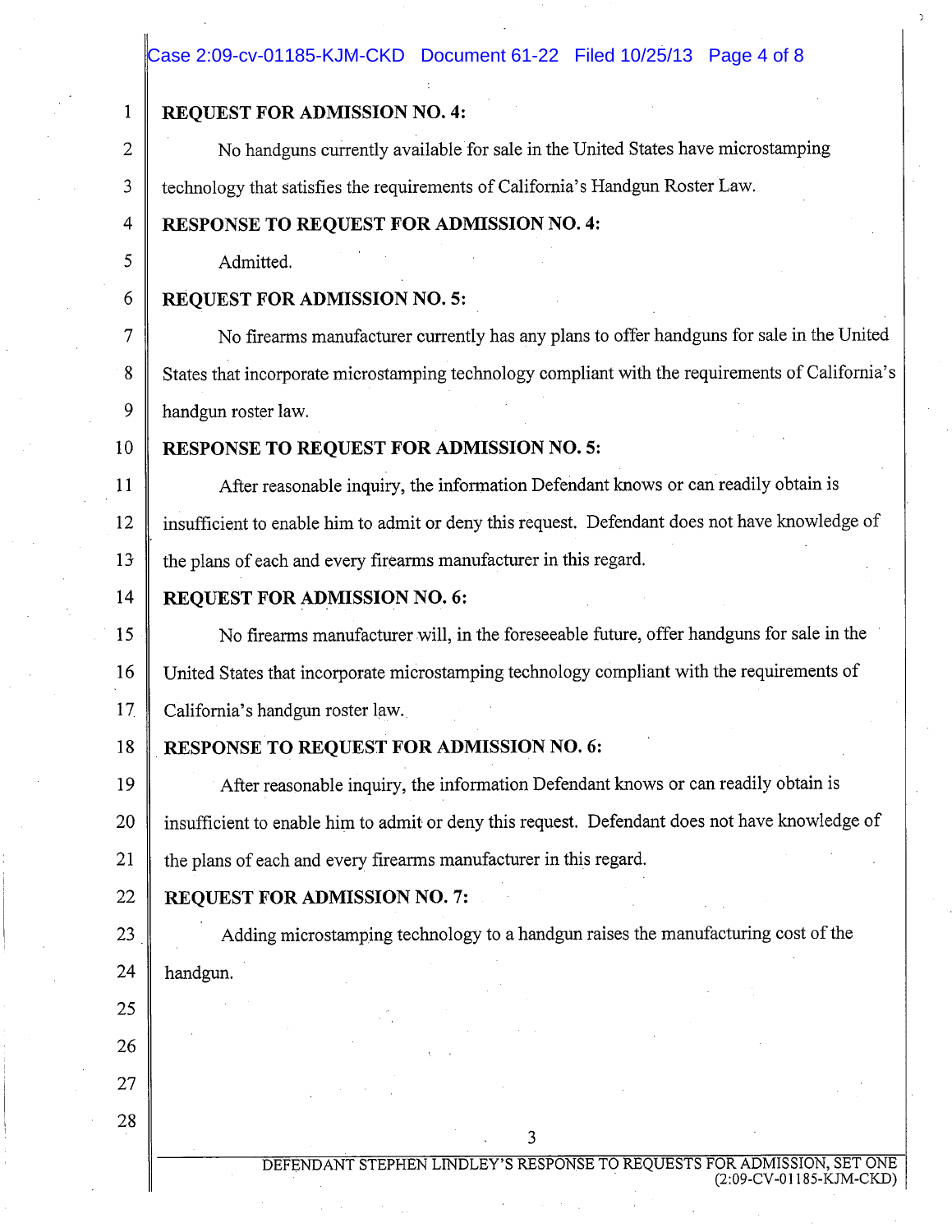# Case 2:09-cv-01185-KJM-CKD Document 61-22 Filed 10/25/13 Page 5 of 8

| 1              | RESPONSE TO REQUEST FOR ADMISSION NO. 7:                                                           |  |
|----------------|----------------------------------------------------------------------------------------------------|--|
| $\overline{2}$ | After reasonable inquiry, the information Defendant knows or can readily obtain is                 |  |
| 3              | insufficient to enable him to admit or deny this request. Defendant does not have knowledge of     |  |
| 4              | the handgun manufacturing costs of each and every firearms manufacturer in this regard.            |  |
| 5              | REQUEST FOR ADMISSION NO. 8:                                                                       |  |
| 6              | The microstamping requirement prevents Plaintiff Peña from acquiring the firearm                   |  |
| 7              | identified in paragraph 41 of the Second Amended Complaint.                                        |  |
| 8              | RESPONSE TO REQUEST FOR ADMISSION NO. 8:                                                           |  |
| 9              | Denied.                                                                                            |  |
| 10             | REQUEST FOR ADMISSION NO. 9:                                                                       |  |
| 11             | The microstamping requirement prevents Plaintiff Vargas from acquiring the firearm                 |  |
| 12             | identified in paragraph 43 of the Second Amended Complaint.                                        |  |
| 13             | RESPONSE TO REQUEST FOR ADMISSION NO. 9:                                                           |  |
| 14             | Denied.                                                                                            |  |
| 15             | <b>REQUEST FOR ADMISSION NO. 10:</b>                                                               |  |
| 16             | The microstamping requirement prevents Plaintiff Croston from acquiring the firearm                |  |
| 17             | identified in paragraph 49 of the Second Amended Complaint.                                        |  |
| 18             | RESPONSE TO REQUEST FOR ADMISSION NO. 10:                                                          |  |
| 19             | Denied.                                                                                            |  |
| 20             | <b>REQUEST FOR ADMISSION NO. 11:</b>                                                               |  |
| 21             | The microstamping requirement prevents Plaintiff Thomas from acquiring the firearm                 |  |
| 22             | identified in paragraph 54 of the Second Amended Complaint.                                        |  |
| 23             | <b>RESPONSE TO REQUEST FOR ADMISSION NO. 11:</b>                                                   |  |
| 24             | Denied.                                                                                            |  |
| 25             |                                                                                                    |  |
| 26             |                                                                                                    |  |
| 27             |                                                                                                    |  |
| 28             | 4                                                                                                  |  |
|                | DEFENDANT STEPHEN LINDLEY'S RESPONSE TO REQUESTS FOR ADMISSION, SET ONE<br>(2:09-CV-01185-KJM-CKD) |  |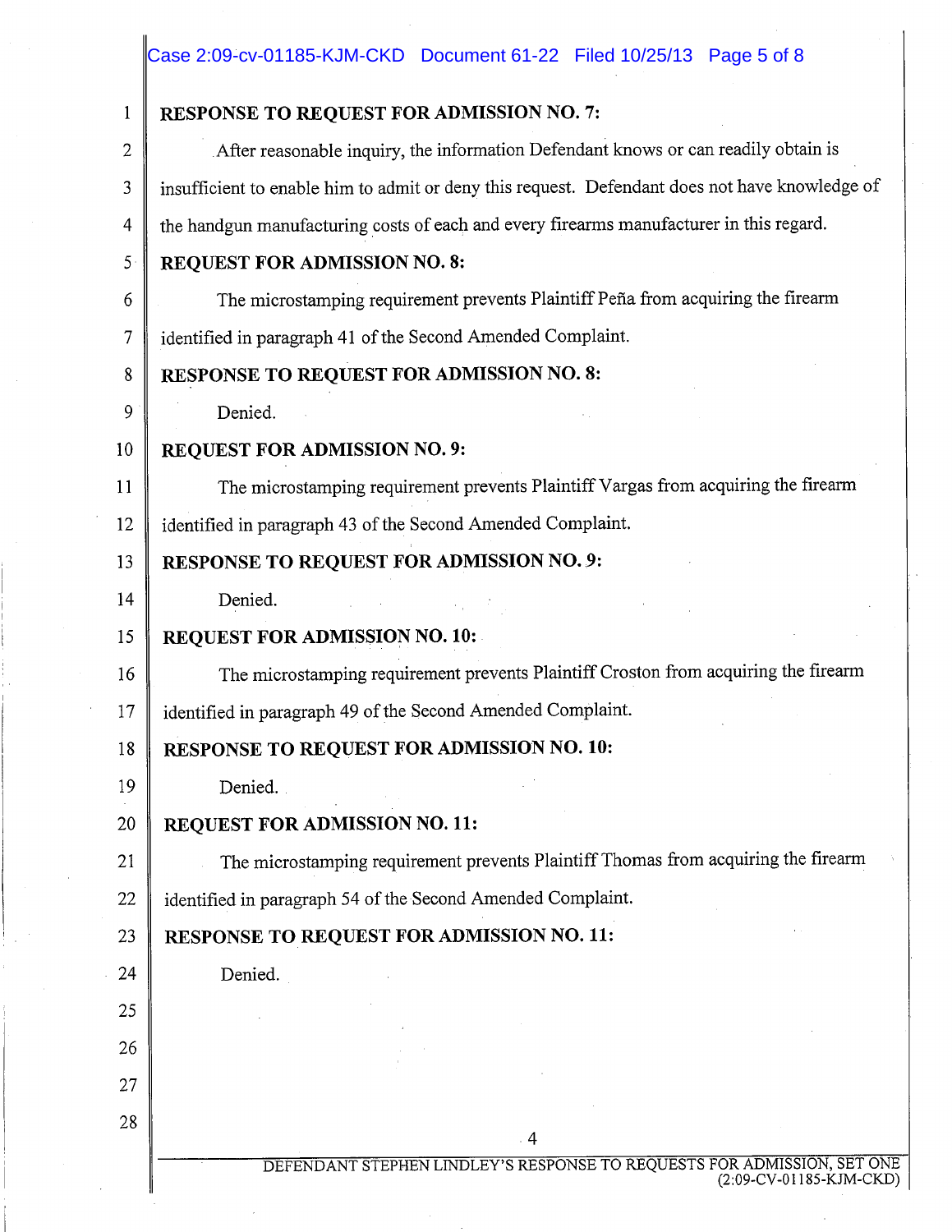|                | Case 2:09-cv-01185-KJM-CKD Document 61-22 Filed 10/25/13 Page 6 of 8                            |
|----------------|-------------------------------------------------------------------------------------------------|
| 1              | Dated: August $\frac{1}{9}$ , 2013<br>Respectfully submitted,                                   |
| $\overline{2}$ | KAMALA D. HARRIS                                                                                |
| 3              | Attorney General of California<br>PETER K. SOUTHWORTH<br>Supervising Deputy Attorney General    |
| $\overline{4}$ |                                                                                                 |
| 5              |                                                                                                 |
| 6              | ANTHONY R. HAKL<br>Deputy Attorney General<br>Attorneys for Defendant Stephen Lindley           |
| 7 <sub>1</sub> |                                                                                                 |
| 8              | SA2009310413                                                                                    |
| 9              |                                                                                                 |
| 10             |                                                                                                 |
| 11             |                                                                                                 |
| 12             |                                                                                                 |
| 13             |                                                                                                 |
| 14             |                                                                                                 |
| 15             |                                                                                                 |
| 16<br>17       |                                                                                                 |
| 18             |                                                                                                 |
| 19             |                                                                                                 |
| 20             |                                                                                                 |
| 21             |                                                                                                 |
| 22             |                                                                                                 |
| 23             |                                                                                                 |
| 24             |                                                                                                 |
| 25             |                                                                                                 |
| 26             |                                                                                                 |
| 27             |                                                                                                 |
| 28             | 5                                                                                               |
|                | DEFENDANT STEPHEN LINDLEY'S RESPONSE TO REQUESTS FOR ADMISSION, SET ONE (2:09-CV-01185-KJM-CKD) |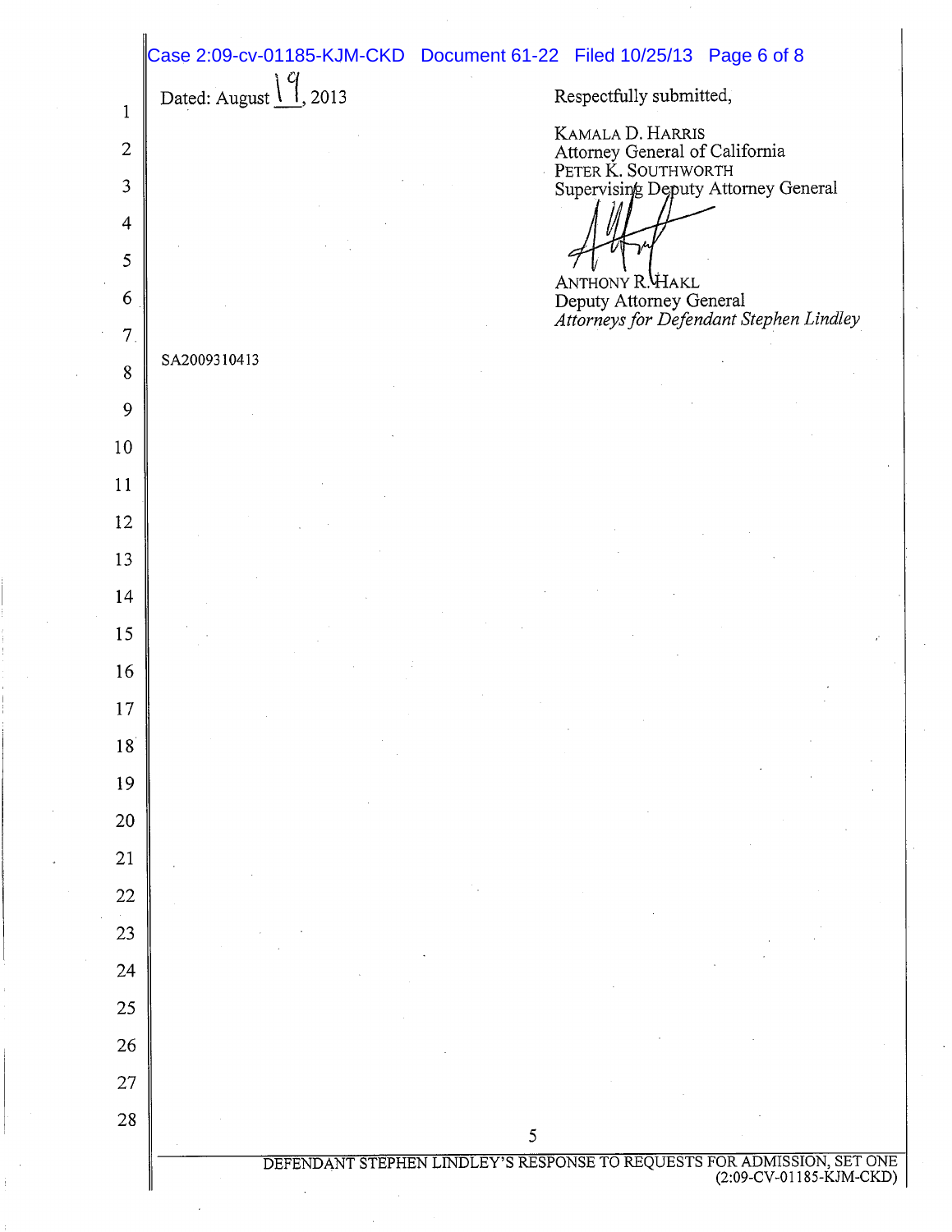#### Case 2:09-cv-01185-KJM-CKD Document 61-22 Filed 10/25/13 Page 7 of 8

## **VERIFICATION**  $\mathbf{1}$ I, Stephen Lindley, declare:  $\overline{2}$  $\mathfrak{Z}$ I am the Chief of the Bureau of Firearms of the California Department of Justice. I have  $\overline{4}$ read Defendant Stephen Lindley's Response To Requests For Admission, Set One. I know their 5 contents and the same are true to my knowledge, information and belief. I declare under penalty of perjury under the laws of the United States that the foregoing is  $\epsilon$  $\tau$ true and correct. Executed on August  $\mathcal{F}$ , 2013 in Sacramento, California.  $8\,$ 9  $10$ Stephen Lindley 11 12 13  $14$ 15 16 17 18 19 20 21 22 23 24 25  $26$ 27 28

DEFENDANT STEPHEN LINDLEY'S RESPONSE TO REQUESTS FOR ADMISSION, SET ONE (2:09-CV-01185-KJM-CKD)